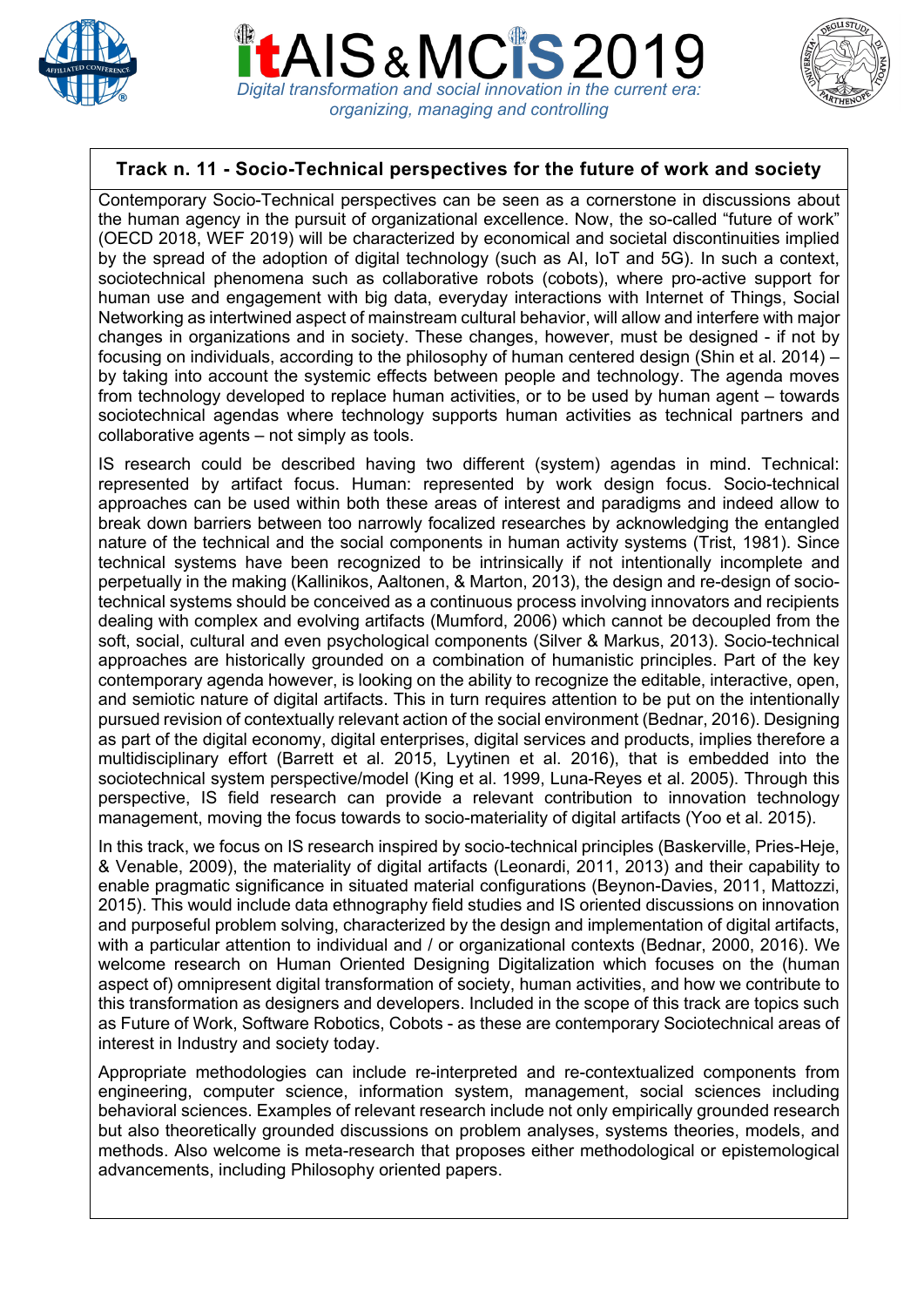





## **References**

Barrett, M., Davidson, E., Prabhu, J., & Vargo, S. L. (2015). Service innovation in the digital age: key contributions and future directions. MIS quarterly, 39(1), 135-154.

Baskerville, R., Pries-Heje, J., & Venable, J. (2009). Soft Design Science Methodology. In DESRIST '09.

Bednar (2000). A Contextual Integration of Individual and Organizational Learning Perspectives as Part of IS Analysis. Informing Science, 3, 134-156. Available at: http://www.inform.nu/Articles/Vol3/v3n3p145-156.pdf

Bednar (2016). Complex methods of inquiry: structuring uncertainty. Lund University Press. Available at: http://lup.lub.lu.se/record/8871409

Beynon-Davies, P. (2011). Significance: exploring the nature of information, systems and technology. New York: Palgrave Macmillan.

Kallinikos, J., Aaltonen, A., & Marton, A. (2013). The Ambivalent Ontology of Digital Artifacts. MIS Quarterly, 37(2), 357–370.

Kling, R., & Lamb, R. (1999). IT and organizational change in digital economies: a socio-technical approach. ACM SIGCAS Computers and Society, 29(3), 17-25.

Leonardi, P. (2011). When flexible routines meet flexible technologies: Affordance, constraint, and the imbrication of human and material agencies. MIS Quarterly , 35(1), 147–167.

Leonardi, P. (2013). Theoretical foundations for the study of sociomateriality. Information and Organization, 23(2), 59–76.

Luna-Reyes, L. F., Zhang, J., Gil-García, J. R., & Cresswell, A. M. (2005). Information systems development as emergent socio-technical change: a practice approach. European Journal of Information Systems, 14(1), 93-105.

Lyytinen, K., Yoo, Y., & Boland Jr, R. J. (2016). Digital product innovation within four classes of innovation networks. Information Systems Journal, 26(1), 47-75.

Mattozzi, A. (2015) Rewriting the script, A methodological dialogue about the concept of "script" and how to account for the mediating role of objects. Forthcoming. A draft is available at http://www.utwente.nl/bms/steps/research/colloquia\_and\_seminars/colloquia/bestanden/2011-2012/mattozzi rewriting script.pdf

Mumford, E. (2006). The study of socio-technical design: reflections on its successes, failures and potential. Information Systems Journal, 16, 317–342.

OECD (2018), Job Creation and Local Economic Development 2018: Preparing for the Future of Work, OECD Publishing, Paris, https://doi.org/10.1787/9789264305342-en.

Shin, D. (2014). A socio-technical framework for Internet-of-Things design: A human-centered design for the Internet of Things. Telematics and Informatics, 31(4), 519-531.

Silver, M. S., & Markus, M. L. (2013). Conceptualizing the SocioTechnical (ST) Artifact. Systems, Signs & Actions, 7(1), 82–89.

Trist, E. (1981). The evolution of socio-technical systems – a conceptual framework and an action research program. Occasional Paper, 2, 1–67.

WEF (2019), Towards a Reskilling Revolution. Industry-Led Action for the Future of Work. World Economic **Forum** Report. January 2019. http://www3.weforum.org/docs/WEF\_Towards\_a\_Reskilling\_Revolution.pdf

Yoo, Y. (2013). The tables have turned: how can the information systems field contribute to technology and innovation management research? Journal of the Association for Information Systems, 14(5), 227.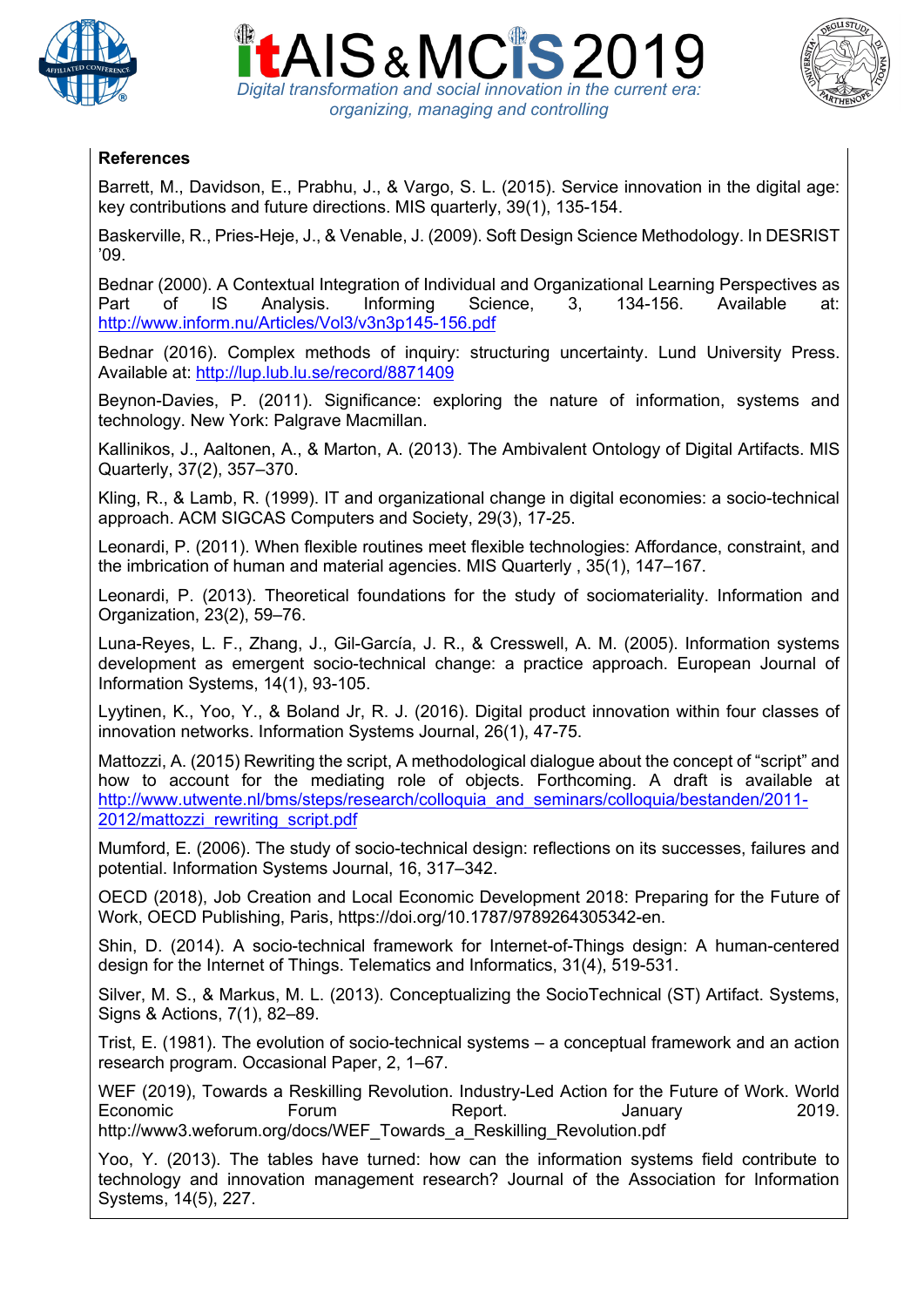





## **Type of contributions invited:**

*We invite full research papers, research-in-progress papers, experience-in-the-field reports and case reports. Both empirically and/or theoretically grounded.*

| <b>Track Co-Chairs</b> |                                                                            |
|------------------------|----------------------------------------------------------------------------|
| Name - Surname         | Peter Bednar                                                               |
| Title                  | Senior Lecturer                                                            |
| E-mail                 | peter.bednar@port.ac.uk                                                    |
| Affiliation            | University of Portsmouth, UK & Lund University, Sweden                     |
| Short bio              | Peter Bednar is a Senior Lecturer and Chair of the Systems and             |
|                        | Information Systems Research Group in the School of Computing at the       |
|                        | University of Portsmouth, UK. He is a Visiting Researcher at the           |
|                        | Department of Informatics, Lund University, Sweden and visiting            |
|                        | Professor in the Department of Systems Engineering at the University of    |
|                        | Life Sciences in Prague, Czech Republic. His research areas include        |
|                        | Systems Thinking, Socio-Technical Approaches, Critically Informed IS       |
|                        | Practices, Complex Systems, Study of Ambiguous and Uncertain               |
|                        | Problem Spaces. Originally an Engineer with years of industrial            |
|                        | experience he also holds a Master Degree and a PhD at the Dept. of         |
|                        | Informatics at Lund University, Sweden. He is a member of the ItAIS for    |
|                        | the last ten years, IFIP WG 8.6, IFIP WG 8.2, UKAIS, UKSS and more.        |
|                        | He has published more than 120 academic peer reviewed papers in            |
|                        | journals, books and conferences. He is chairing the STPIS 2019             |
|                        | Workshop, the Sociotechnical Track at the ECIS 2019 conference and         |
|                        | was chairing the ECIS 2018, conference.                                    |
| Name - Surname         | <b>Federico Cabitza</b>                                                    |
| Title                  | <b>Assistant Professor</b>                                                 |
| E-mail                 | cabitza@disco.unimib.it                                                    |
| Affiliation            | University of Milano-Bicocca, Milano, Italy                                |
| Short bio              | Federico Cabitza is an Assistant Professor at the University of Milano-    |
|                        | Bicocca (Milan, Italy) where he teaches human-computer interaction and     |
|                        | data visualization. Since 2016 he has also had an official research        |
|                        | appointment with the Orthopaedics Institute IRCCS Galeazzi in Milano       |
|                        | (Italy). His current research interests include requirement analysis, IT   |
|                        | impact assessment, and the design of interactive systems in the            |
|                        | Healthcare setting. He has co-chaired International workshops (on Data     |
|                        | Visualization in Healthcare and knowledge IT artifacts), conference tracks |
|                        | (on Socio-technical design), conference programs (for the Italian Chapter  |
|                        | of AIS) and special issues on impacted Journals (i.e., the CSCW journal    |
|                        | and Program). He is stable PC member of several international              |
|                        | conferences and associate editor of the International Journal of Medical   |
|                        | Informatics. He is author of more than 120 research publications to date,  |
|                        | in international conference proceedings, edited books and scientific       |
|                        | journals. He was also chairing the ST Track at ECIS 2018.                  |
| Name - Surname         | Aurelio Ravarini                                                           |
| Title                  | <b>Assistant Professor</b>                                                 |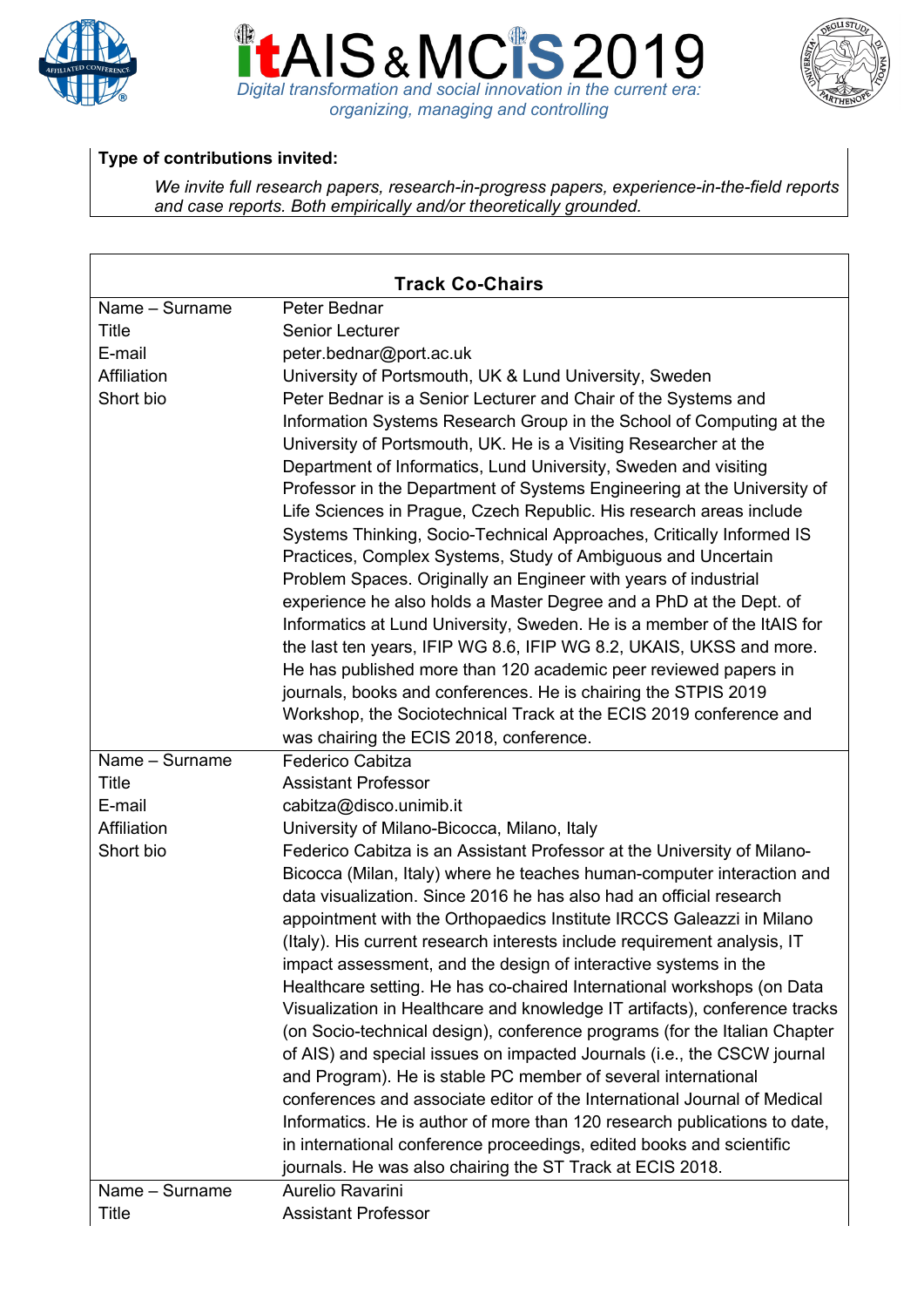





| E-mail<br>Affiliation<br>Short bio | aravarini@liuc.it<br>Università C. Cattaneo - LIUC, Castellanza, Italy<br>Aurelio Ravarini is Senior Assistant Professor of Information Systems for<br>the School of Engineering at the Università C. Cattaneo – LIUC (Italy). At<br>LIUC he has been director of CETIC, Research Center on Information<br>Systems for ten years. His research expertise is in Strategic Information<br>Systems, Knowledge Management systems, and Information Systems<br>development, the latter of which is focused on small and medium-sized<br>companies. He has been visiting professor in several universities in<br>Europe and USA. Dr. Ravarini holds a Master degree in Management<br>Engineering from Politecnico di Milano (Italy) and a PhD at the School of<br>Computer and Security at ECU (Australia). He is a member of the AIS.<br>He has published more than 80 papers for international journals, book<br>chapters and conferences proceedings. He served as Associate Editor for<br>the EJIS and in the editorial committee of several international<br>conferences. |
|------------------------------------|--------------------------------------------------------------------------------------------------------------------------------------------------------------------------------------------------------------------------------------------------------------------------------------------------------------------------------------------------------------------------------------------------------------------------------------------------------------------------------------------------------------------------------------------------------------------------------------------------------------------------------------------------------------------------------------------------------------------------------------------------------------------------------------------------------------------------------------------------------------------------------------------------------------------------------------------------------------------------------------------------------------------------------------------------------------------------|
| Name - Surname                     | Moufida Sadok                                                                                                                                                                                                                                                                                                                                                                                                                                                                                                                                                                                                                                                                                                                                                                                                                                                                                                                                                                                                                                                            |
| Title                              | <b>Assistant Professor</b>                                                                                                                                                                                                                                                                                                                                                                                                                                                                                                                                                                                                                                                                                                                                                                                                                                                                                                                                                                                                                                               |
| E-mail                             | moufida.sadok@port.ac.uk                                                                                                                                                                                                                                                                                                                                                                                                                                                                                                                                                                                                                                                                                                                                                                                                                                                                                                                                                                                                                                                 |
| Affiliation                        | University of Portsmouth, UK                                                                                                                                                                                                                                                                                                                                                                                                                                                                                                                                                                                                                                                                                                                                                                                                                                                                                                                                                                                                                                             |
| Short bio                          | Moufida Sadok is at the Institute of Criminal Justice Studies, University of<br>Portsmouth, UK, formerly she was working as Assistant Professor at the<br>Higher Institute of Technological Studies in Communications in Tunis<br>(Iset'Com), and also a member of the research laboratory LARIME,<br>University of Tunis. She holds a Doctoral degree in Management (main<br>area Information Systems Management) from the University Pierre<br>Mendès France in Grenoble, France. Her main areas of research interest<br>include socio-technical approaches to Information Systems Security and<br>business systems analysis. She is a member of the AIS and was chairing<br>the ECIS 2018 Track on "Socio-Technical Perspectives on Information<br>Systems Security". She served as Associate Editor in the program<br>committee of several international conferences.                                                                                                                                                                                                |

| Track programme committee members                             |
|---------------------------------------------------------------|
|                                                               |
| Luca Cremona, Università C. Cattaneo, Italy<br>$\bullet$      |
| Angela Locoro, Università degli Studi di Milano, Italy        |
| Eliana Minelli, Università C. Cattaneo, Italy                 |
| Christine Welch, University of Portsmouth, UK<br>$\bullet$    |
| Peter Imrie, University of Portsmouth, UK                     |
| Alexander Nolte, Ruhr-Universität Bochum                      |
| Penny Hart, University of Portsmouth, UK                      |
| Alex Bennet, University of Portsmouth, UK                     |
| Vasilena Shiderova, Independent, Sofia, Bulgaria<br>$\bullet$ |
| Umberto Fiaccadori, Lund University, Sweden<br>$\bullet$      |
|                                                               |

- Paolo Spagnoletti, LUISS, Rome, Italy
- Andrea Resca, LUISS, Rome, Italy